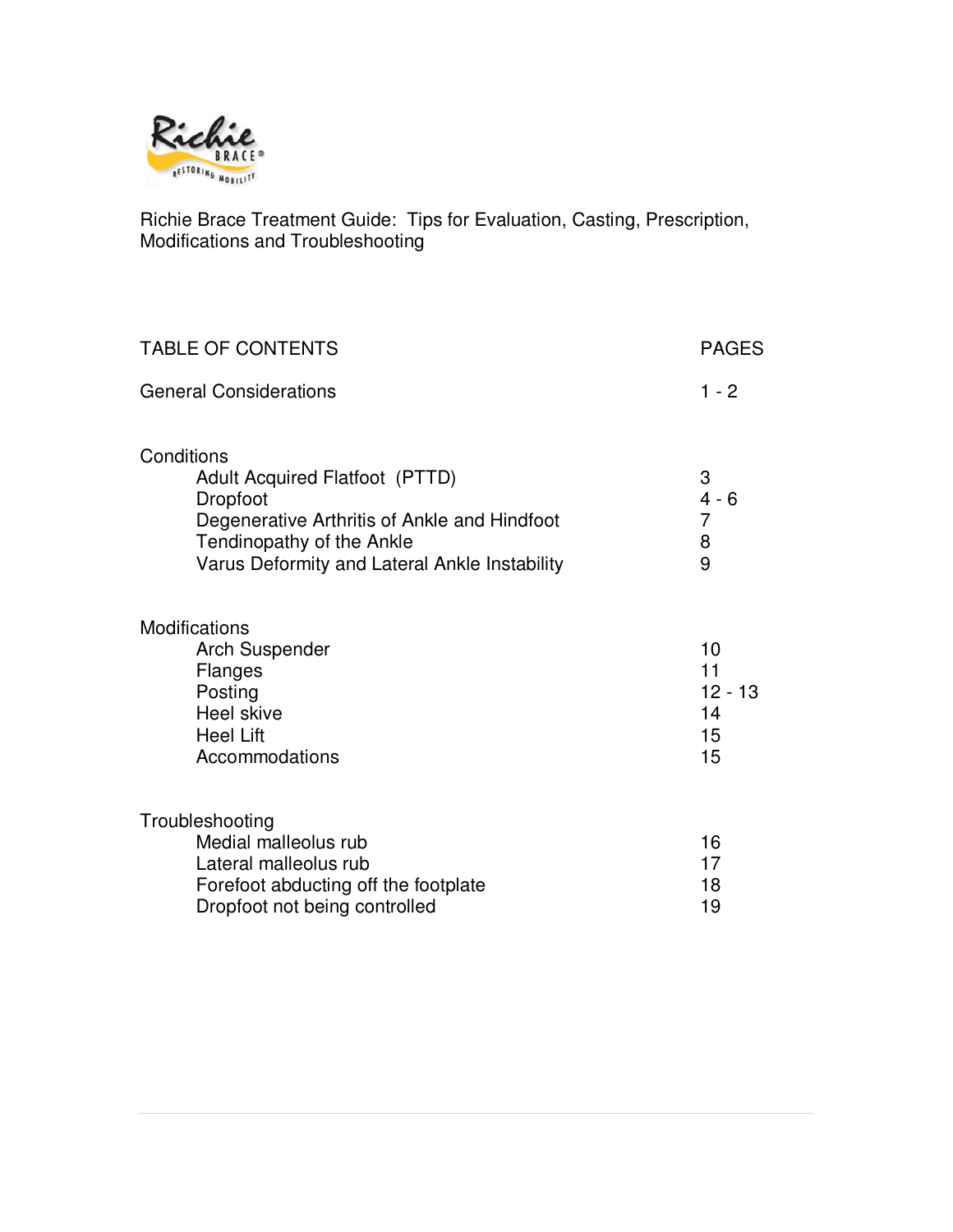

Achieving Maximal Success with the Richie Brace®: General Considerations

The Richie Brace® has long track record of remarkable success in thousands of patient fittings. Outcomes are almost always favorable with very little need for adjustment or re-make. In these relatively rare instances, the problem with fitting, comfort and relief of symptoms boils down to several simple factors which may have been overlooked by the prescribing practitioner.

PATIENT EVALUATION - Four major components:

| Gait Analysis:   | Knee stability<br>Weakness: Quads, Calf, Ankle Extensors<br>Equinus or lack of heel strike<br>Foot alignment at heelstrike, midstance and toe off      |
|------------------|--------------------------------------------------------------------------------------------------------------------------------------------------------|
| Range of Motion: | Can the ankle joint be dorsiflexed to neutral?<br>Is there a normal range of subtalar joint motion?<br>Is there evidence of spasticity or contracture? |
| Deformity:       | Is it fixed or flexible/reducible?<br>Is it the result of muscle weakness or tightness?                                                                |
| Muscle Testing:  | Is the Tibialis Posterior weak? How much?<br>What muscle groups are affected in dropfoot?<br>Is excessive knee flexion due to weak soleus -quads?      |

IMPRESSION CASTING - Perhaps the most important step in achieving a positive patient outcome with the Richie Brace! Four major components

 1. Select the proper STS Casting Sock for the prescribed brace: A. Ankle Sock or Plaster splints: can be used for: **Standard Richie Brace**, the **Restricted Hinge Richie Brace**  (with or without arch suspender), and the **Dynamic Assist Richie Brace**.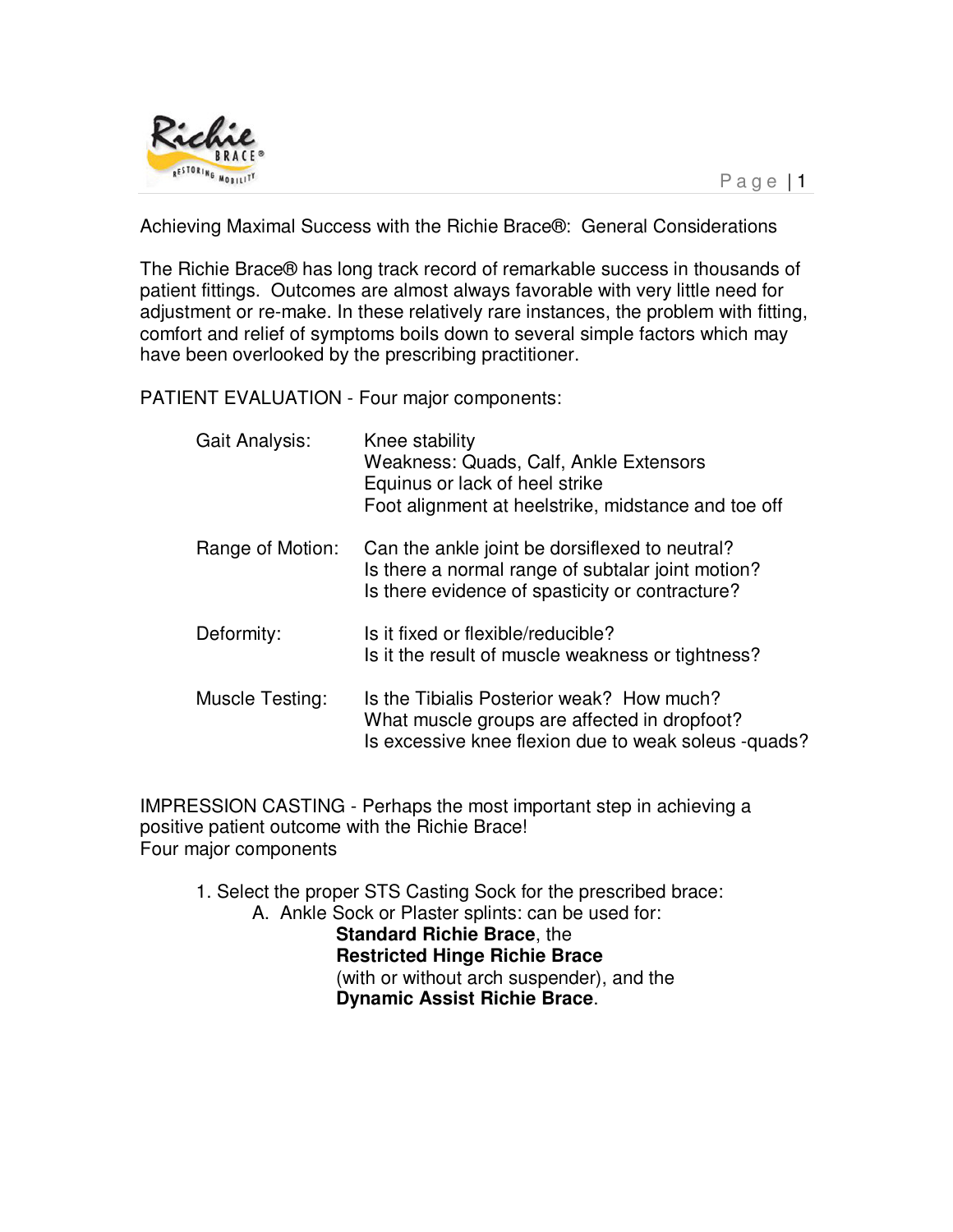

B. Mid-leg Sock: must be used for

# **Richie Gauntlets,**

# **California AFO**

 **And** any Richie Brace where there is severe abnormality in lower leg girth (wide or thin) or structural abnormality such as extreme tibial varum (over 10 degrees). Also requested when prescribing the Richie Restricted Hinge brace when Dropfoot and Equinus are present (See Dropfoot section)

C. Bermuda Sock: must be used for:

# **Richie Solid AFO**

- 2. Mark bone landmarks with felt tip pen
	- A. Medial and lateral malleoli assures accurate hinge placement (required for all Richie Braces except gauntlet, Cal AFO and solid AFO)
	- B.  $1<sup>st</sup>$  and  $5<sup>th</sup>$  MTP joints- assures proper footplate length
	- C. All bone prominences which need accommodation
- 3. Neutral Suspension Casting Technique must be used!!!
	- The reason the Richie Brace achieves better outcomes than the competition is partly based upon our requirement to cast the patient non-weight bearing. This preserves the shape of the plantar surface of the foot, especially the heel and arch contours as well as the metatarsal weight bearing parabola.
- 4. Positioning of the foot during casting:
	- Knee flexed 20-40 degrees
	- Subtalar joint positioned in neutral
	- Midtarsal joint "locked" or fully pronated
	- First ray plantarflexed to end range (ie remove all forefoot supinatus deformity).

Note: Pronating the midtarsal joint while plantarflexing the First Ray maximally EVERTS the forefoot on the rearfoot…a vital requirement to achieve maximum foot stability with the Richie Brace products.

See the Richie Brace Casting DVD or visit www.richiebrace.com

# **FILL OUT THE PRESCRIPTION FORM COMPLETELY !**

 Most important parts: Patient weight **Diagnosis**  Model of Richie Brace Additions/Modifications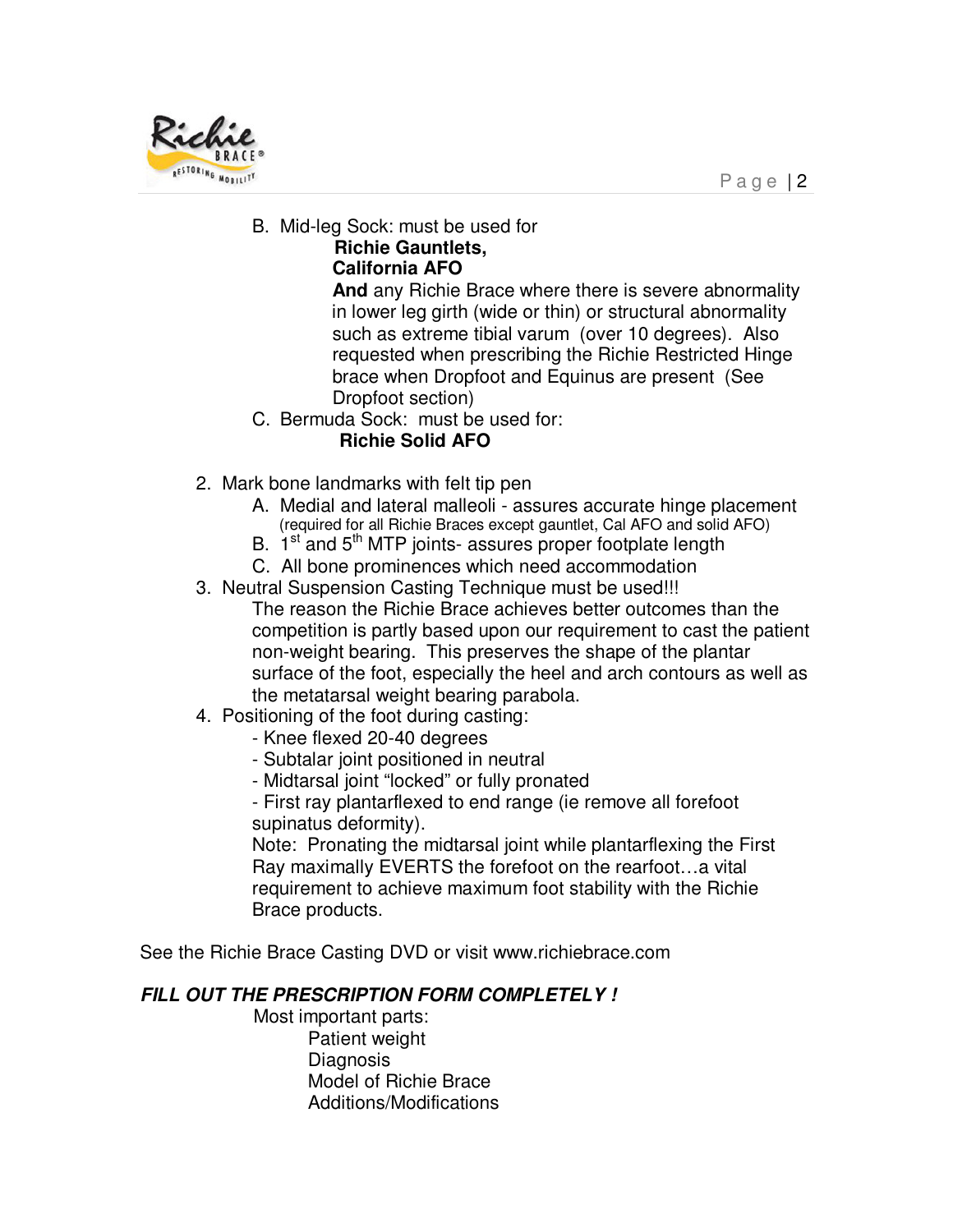

## ADULT ACQUIRED FLATFOOT: Richie Brace® Treatment Recommendations

DESCRIPTION: A progressive symptomatic deformity of the ankle and hindfoot resulting from attenuation and tear of the posterior tibial tendon as well as other key ligament structures. Deformity is characterized by: Severe valgus alignment of the hindfoot, collapse of the medial longitudinal arch and abduction of the forefoot.

Key points of biomechanical control: Prevent internal rotation of the tibial which limits subluxation of the talo-navicular joint. Prevent abduction of the forefoot. Preserve ankle joint motion when possible.

Brace Recommendations

Stage 1 Deformity: Use foot orthoses initially, and consider **Standard Richie Brace** if treatment fails

Stage 2 Deformity: Flexible Hindfoot Brace Recommendation: **Standard Richie Brace**

Stage 3 Deformity: Rigid Hindfoot Brace Recommendation: **Restricted Hinge with Medial Arch Suspender** 

**Casting:** For Standard Richie Brace or Restricted Hinge with Arch Suspender, plaster splints or the STS Ankle Casting Sock may be used.

**Modifications** to these two braces for Adult Acquired Flatfoot include:

|                                                   | - 6mm Medial Heel Skive                             |
|---------------------------------------------------|-----------------------------------------------------|
|                                                   | - Lateral flange                                    |
| For heavier patients:                             | 4.0 poly shell material                             |
| For enhanced stiffness:                           | Flat Rearfoot post-replaces standard stabilizer bar |
|                                                   | Crepe Arch Filler                                   |
| For severe forefoot abduction: Add forefoot strap |                                                     |

Stage 4 Deformity: Severe Valgus Ankle with DJD of Ankle and Subtalar Joints Brace: **Richie Gauntlet or California AFO**

Cast with STS Midleg Sock, capture height (minimum) of 7 inches

For all patients with Adult Acquired Flatfoot:

Patient must be casted non-weight bearing, neutral suspension technique. Be sure to push down on First Ray and remove all forefoot supinatus **This is most important when treating the Adult Acquired Flatfoot!**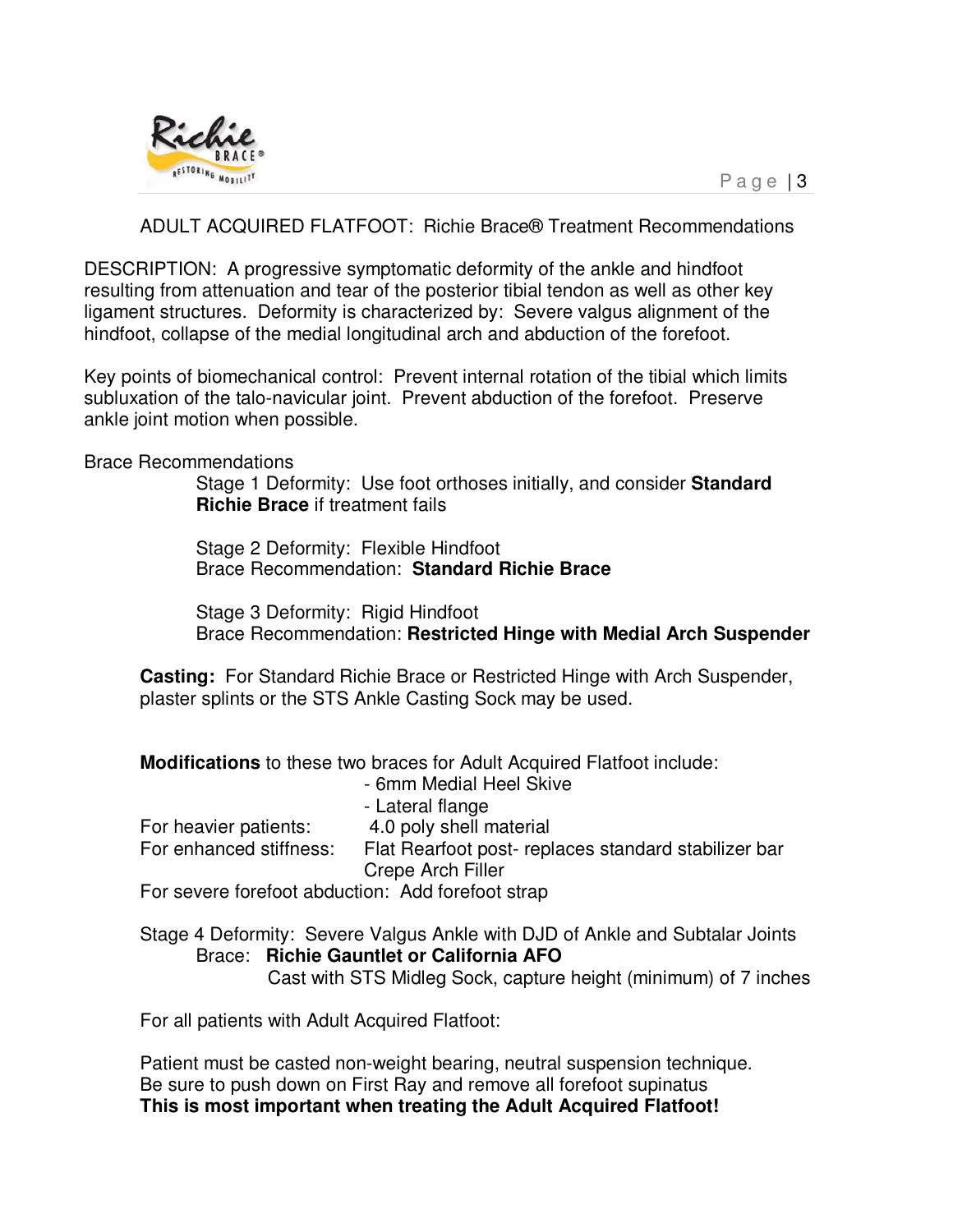

## DROPFOOT CONDITIONS: Richie Brace Treatment Recommendations

First Requirement: All patients must be carefully observed in gait looking for:

- 1. Stability of Knee: Unstable knee (abnormal flexion in sagittal plane) - Requires a **Solid AFO**
- 2. Equinus: Does the heel reach the ground or does the foot remain on the toes? Remember: An AFO cannot correct a fixed equinus deformity!
- 3. Spasticity: Are muscle groups overpowering others? Solid AFO may be required.

**The Richie Dynamic Assist Brace** is preferred for all dropfoot conditions, but will fail if there is: Lack of Knee Stability, fixed equinus or spasticity

Second Requirement: All patients must be examined for Range of Motion and Muscle Strength

1. **The Richie Dynamic Assist** will achieve a heel strike for Dropfoot Conditions if RANGE OF MOTION IS AVAILABLE IN THE ANKLE JOINT TO REACH 90 DEGREES (FOOT TO LEG).

2. **The Richie Dynamic Assist** will achieve a normal gait pattern as long as the posterior calf musculature is strong. Check with single foot calf raise. Weak Calf: consider **Richie Restricted Hinge Brace** or **Richie Solid AFO**

Third Requirement: Evaluate for Frontal Plane Deformity (varus or valgus) of the rearfoot during gait

- 1. The **Richie Dynamic Assist Brace** is the preferred brace for all dropfoot conditions, but is less effective to correct severe valgus and varus deformity of the hindfoot. The flexible Tamarack® hinges will give way in these deformities particularly in tall or obese patients.
- 2. The **Restricted Hinge Richie Brace** is preferred when there is significant Varus or Valgus deformity.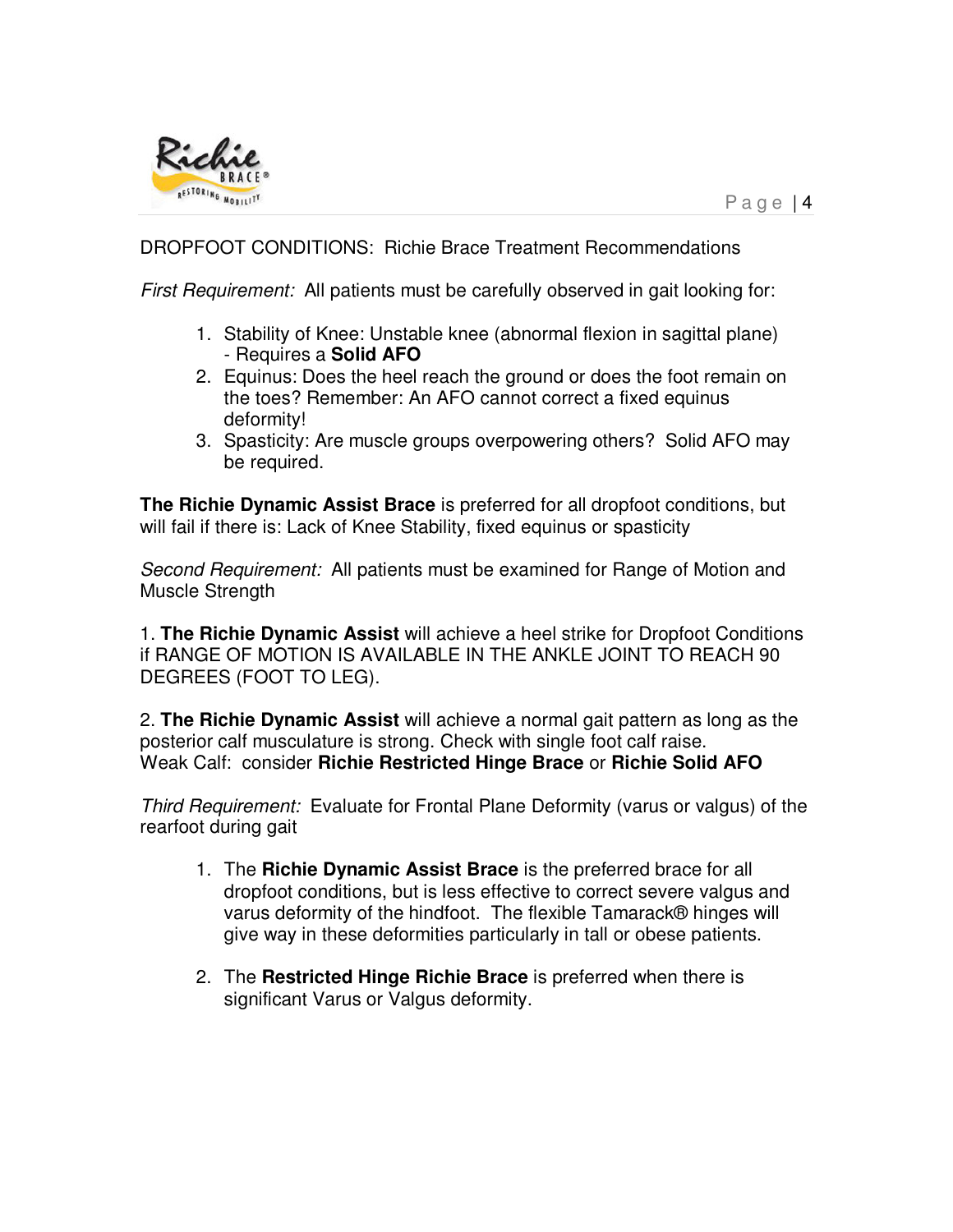

# DROPFOOT CONDITIONS (Cont.)

**Richie Dynamic Assist** is indicated for dropfoot conditions where there is good stability of the knee, good range of motion of the ankle and lack of severe deformity in the hindfoot. Most stroke patients and common peroneal nerve injuries meet this criteria.

**Richie Restricted Hinge Brace**: Preferred over the Dynamic Assist Brace when:

1. Dropfoot with **significant varus or valgus deformity**

In Charcot Marie Tooth disease or other common peroneal nerve injuries, there is often an acquired cavo-adducto-varus deformity of the foot.

The varus condition combined with dropfoot requires the following prescription modifications:

 - Measure tibial varum and ask lab to bend uprights when tibial varum exceeds 10 degrees

- Add 6 mm LATERAL HEEL SKIVE
- Add 4 degree valgus sulcus wedge ( extended forefoot post)

- Add 4 degree valgus Rearfoot post for extreme cases

Severe varus conditons which arise from neuromuscular pathologies often require footwear modifications such as a valgus midsole wedge.

2. Dropfoot **with equines** - better controlled with Restricted Hinge Brace but requires specific laboratory modifications:

- The brace must hold the foot in maximum dorsiflexion position which is available to that specific patient

- This requires that the footplate be aligned at the ankle in a platarflexed position. This position must be measured and designated by the prescribing doctor, based upon measurements of maximum range of ankle dorsiflexion available in that patient.

- When this brace is fixed in equinus, a heel lift should be applied to bring the limb uprights to perpendicular

- the heel lift will also aid in achieving a heel strike when equinus deformity is present

- Remember to apply heel lift to contralateral shoe!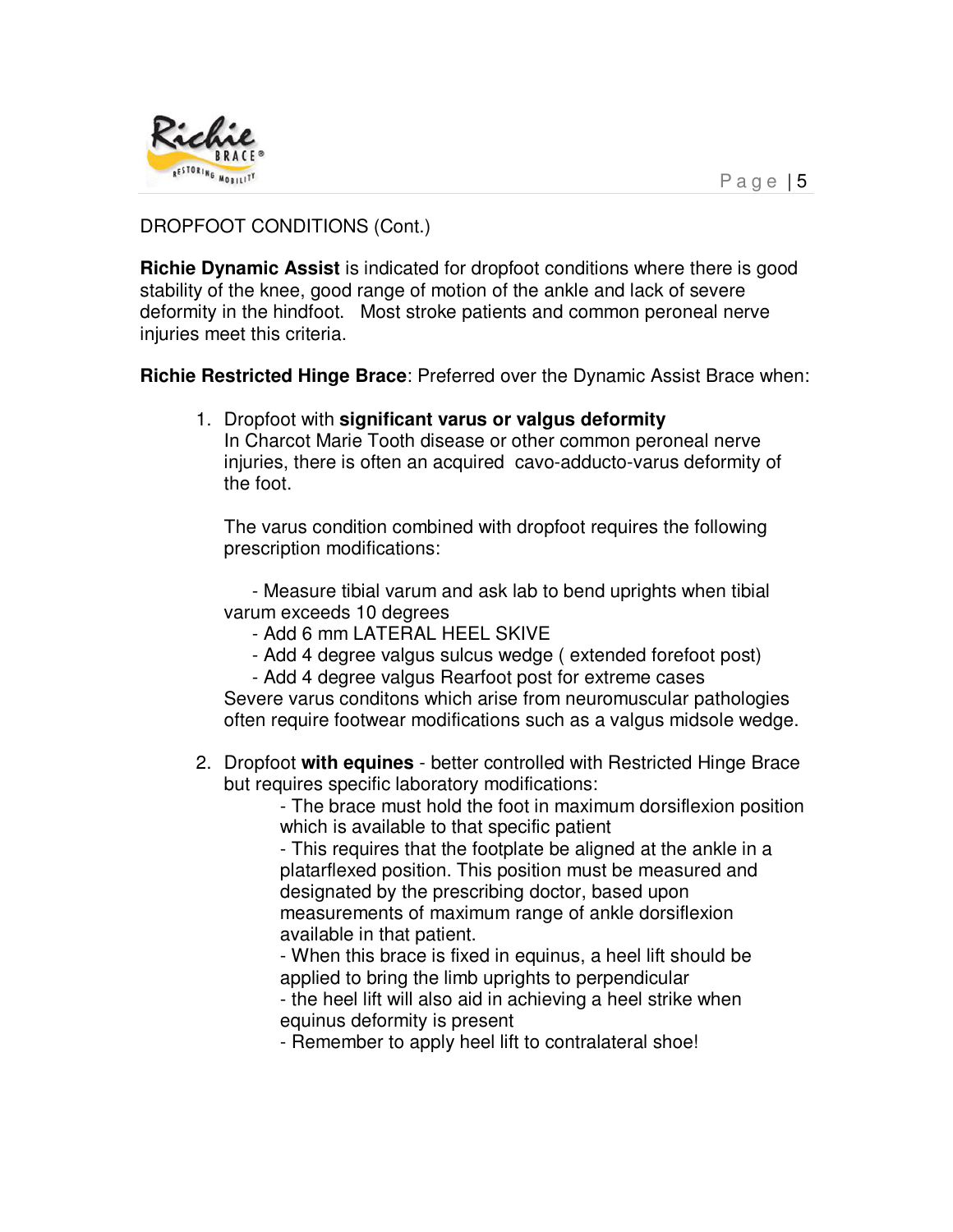

For Dropfoot **with equinus**, the laboratory can make the necessary brace modifications based upon the deformity captured in the impression cast, HOWEVER THE STS MIDLEG CASTING SOCK must be used! This allows accurate measurement of fixed equinus, but requires the practitioner to:

- Cast the patient non-weight bearing with knee flexed to at least 45 degrees

- Dorsiflex ankle to end range during the casting process

- Ask lab to: "Set footplate to exact equinus angle captured in cast, add heel lift to bring uprights to perpendicular"

- Remember: Patient must wear heel lift on contralateral side of equivalent height!

KEY QUESTIONS TO ASK THE DOCTOR WHO ORDERS A BRACE FOR DROPFOOT:

- 1. When you watched the patient walk, was their knee stable?
- 2. Did you measure maximum ankle joint dorsiflexion?
- 3. Are you sure the patient's ankle can be corrected to neutral i.e. 90 degrees foot-to-leg?
- 4. If there is equinus, are you selecting the proper brace and giving the lab the necessary modifications?
- 5. Is there varus or valgus foot alignment during gait which you wish to correct?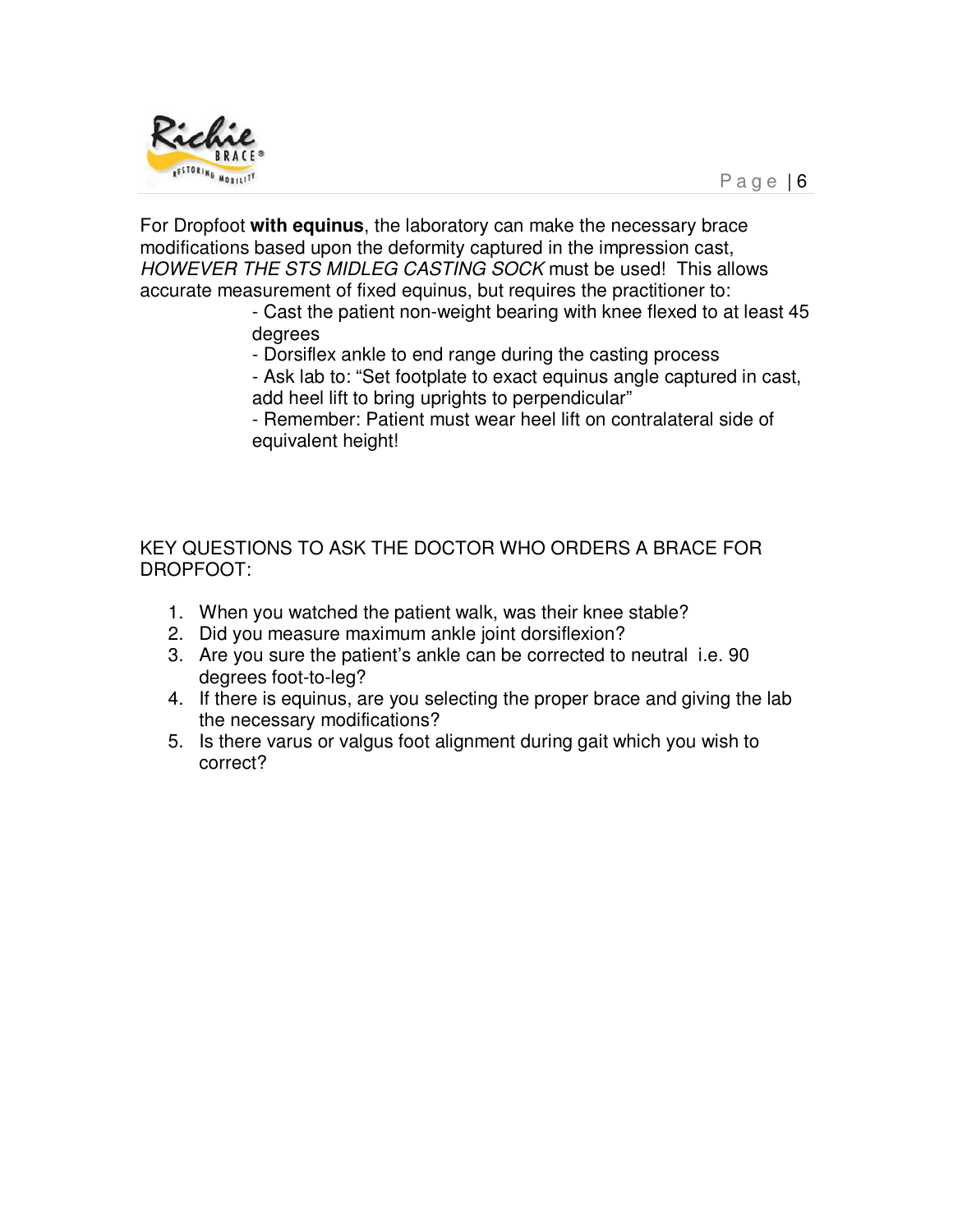

## DEGENERATIVE ARTHRITIS (DJD)

The Richie Brace can relieve symptoms of degenerative arthritis, particularly in the ankle and subtalar joint. Some of the most positive and life-changing experiences with the Richie Brace have resulted from treating DJD of the ankle where no other viable treatment options have been available to the patient.

 The goal of brace intervention: Limit Motion Decompress a joint surface

Subtalar Arthritis - **Standard Richie Brace** with flat rearfoot post

If the patient also has significant varus or valgus alignment of the calcaneus, add medial heel skive (valgus deformity) or lateral heel skive (varus deformity) to decompress the affected side of the subtalar joint.

#### Ankle Arthritis - **Restricted Hinge Richie Brace**

Please check for fixed equinus and adjust angle of footplate accordingly.

If the ankle mortise is compressed in varus/valgus direction, add a medial heel skive to **decompress valgus deformity** or a lateral heel skive to **decompress a varus deformity**. Posting of the brace in reafoot or forefoot or both can also be utilized to decompress frontal plane deformity of the ankle.

Midfoot Arthritis - Less predictable to treat with the Richie Brace Recommend the **Restricted Hinge Richie Brace,** but suggest trying standard foot orthotic therapy first and use brace if foot orthotic therapy fails.

**Richie Gauntlet or California AFO** are indicated when there is global DJD of the ankle, subtalar joint and midfoot and where there is severe deformity. In most cases, the Restricted Hinge Richie Brace will work just as well with far better shoe fit and ease of wearing.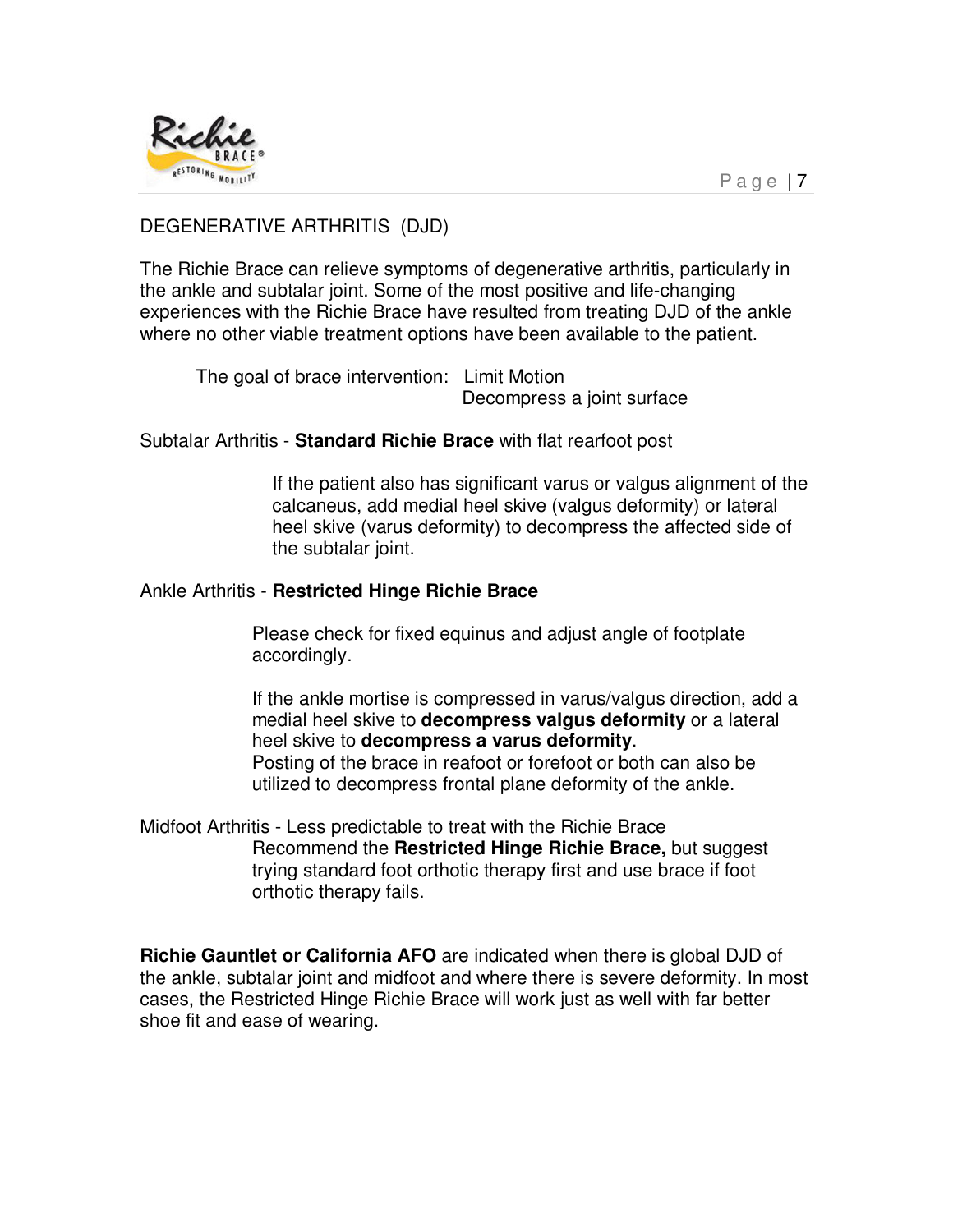

## TENDINOPATHY OF THE ANKLE

Description: Degeneration and intrasubstance tearing of tendons around the foot and ankle

Treatment: requires long term immobilization for healing.

The Richie Brace family of products are ideally suited for treating these conditions which usually affect active individuals who need to maintain mobility.

POSTERIOR TIBIAL TENDINOPATHY - See Adult Acquired Flatfoot

PERONEAL TENDINOPTHY - Goal of treatment is to limit ankle inversion and Plantarfexion.

Brace Recommendation: **Restricted Hinge Richie Brace**

Important: Measure any tibial varum in relaxed stance and have lab adjust limb uprights for any tibial varum exceeding ten degrees. Brace Modifications: Lateral heel skive

> Valgus rearfoot post: 2-4 degrees Extended forefoot valgus sulcus wedge: 2-4 degrees

ANTERIOR TIBIAL TENDINOPATHY - Common in active female patients Goal of Brace Therapy: Limit ankle plantar flexion Recommend: **Dynamic Assist Richie Brace** Consider: **OTC Dynamic Assist** if there is minimal foot deformity.

 ACHILLES TENDINOPATHY - Goal of treatment: Limit ankle dorsiflexion Recommend: **Restricted Hinge Richie Brace** Brace Modifications: Set brace in 10 equinus with 1/4" heel lift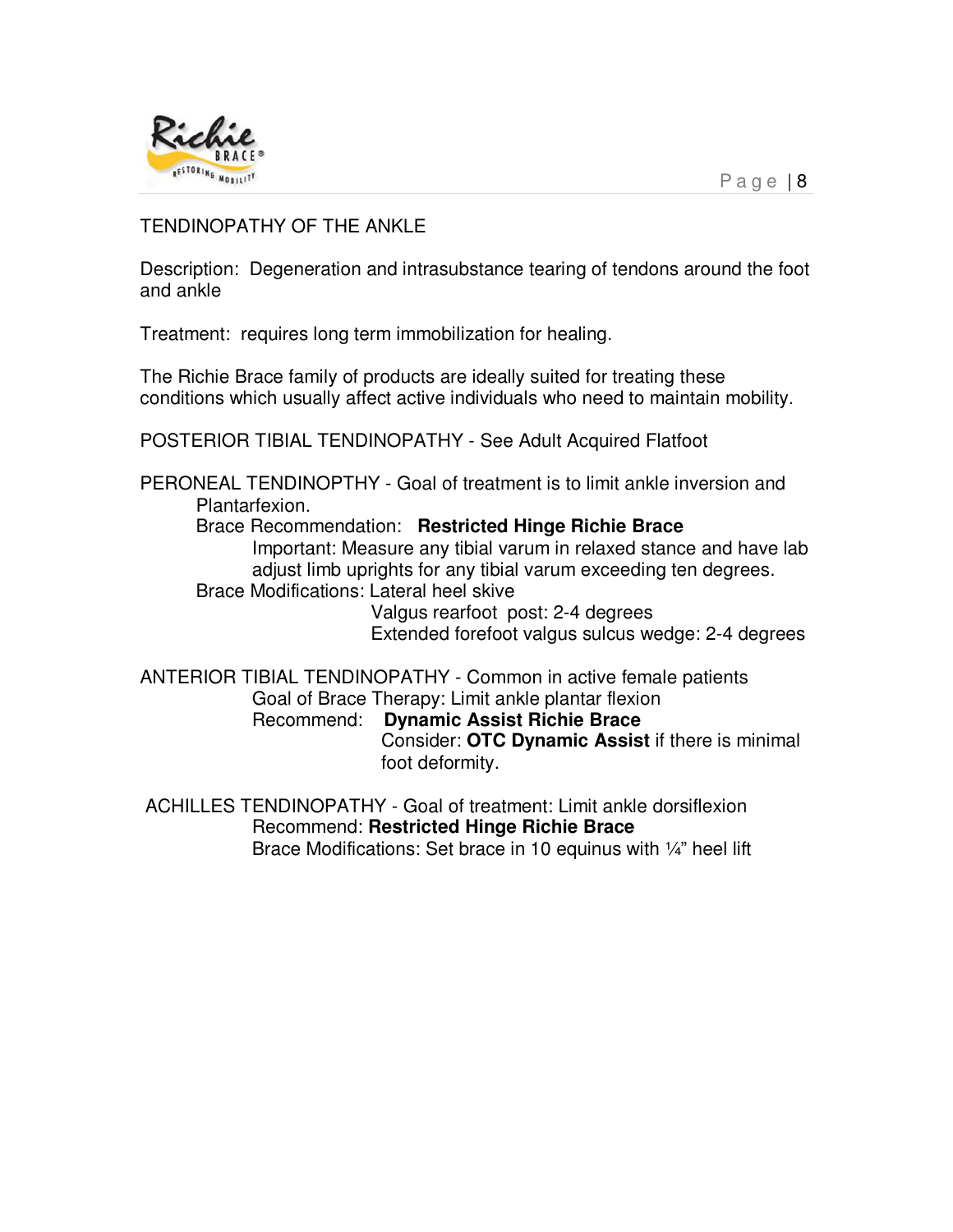

## VARUS DEFORMITY AND LATERAL ANKLE INSTABILITY

Goal of Treatment - Reduce load on lateral ankle structures

1. Chronic Ankle Instability- seen in athletes and active individuals

Brace Recommendation: **Standard Richie Brace**

If there is **not** any significant Varus alignment of the hindfoot, no need for any additional modification

If there is varus alignment of the hindfoot, suggest the following:

Modifications: 6mm Lateral Heel Skive 2–4 degree Valgus sulcus wedge Medial flange (yes medial flange encourages pronation!)

2. Varus Deformity of Ankle or Hindfoot Description: This may be seen in severe cavus, Charcot Marie Tooth or other neurologic conditions

Brace Recommendation**: Restricted Hinge Richie Brace**

Additional modifications are recommended to encourage full eversion of the forefoot, ankle and hindfoot:

Modifications: 6mm Lateral Heel Skive 4 degree Valgus Sulcus wedge 4 degree valgus rearfoot post Medial flange

\*Measure tibial varum in static stance: Ask lab to adjust uprights for any varum of tibia which measures 10 degrees or higher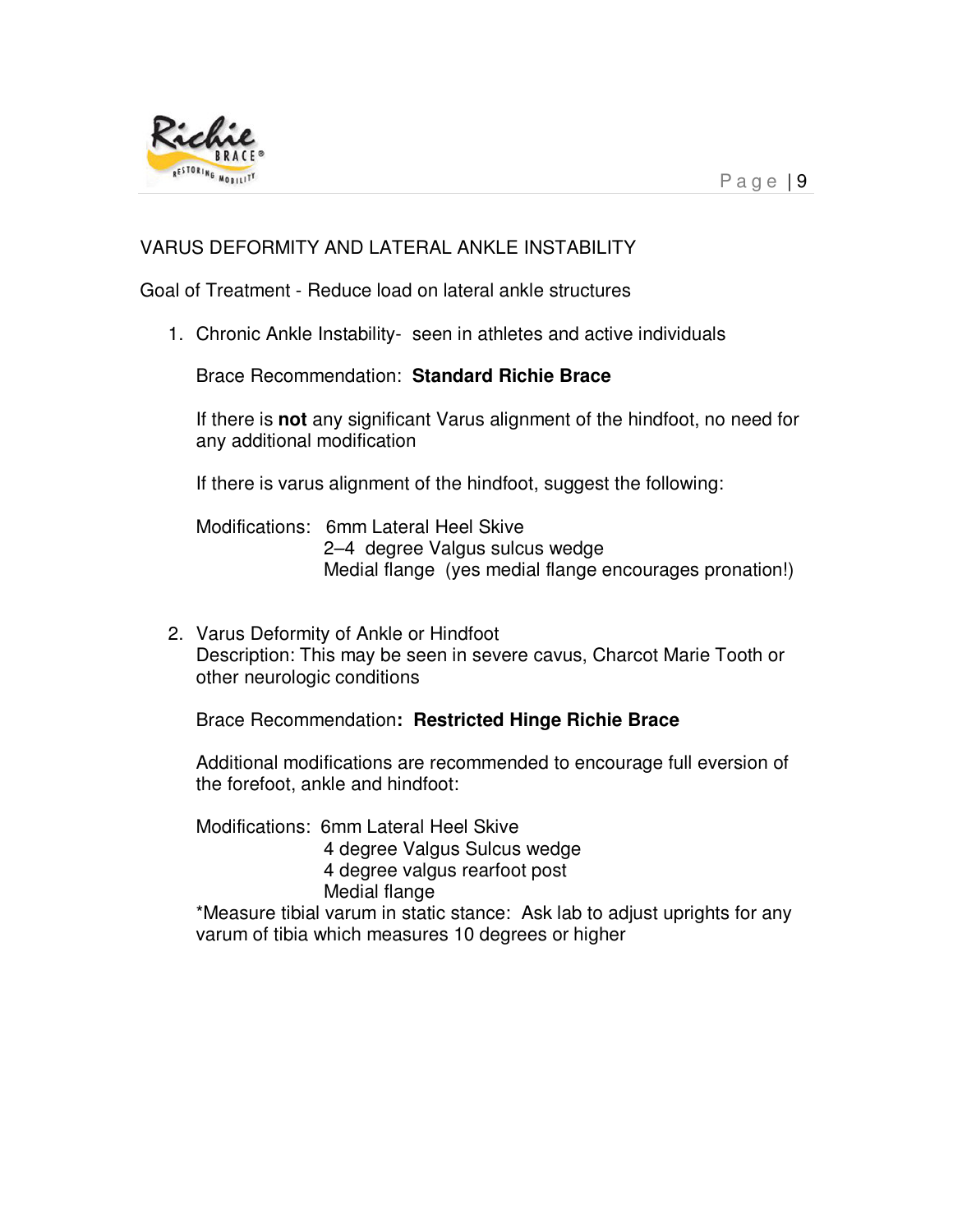

## BRACE MODIFICATIONS/ADDITIONS

## MEDIAL AND LATERAL ARCH SUSPENDERS

Description: The Medial and Lateral Arch Suspenders are a patented technology which provide powerful enhancement of varus and valgus control over the hindfoot.

Requirements:

- 1. The lifting strap of the Arch Suspenders require a STABLE LIMB UPRIGHT OF THE BRACE in order to provide counter-force when lifting and tightening.
- 2. Therefore, the Arch Suspenders are recommended to ONLY BE USED ON **THE RESTRICTED HINGE RICHIE BRACE.**
- 3. The Arch Suspender **cannot and should NOT BE USED** ON THE DYNAMIC ASSIST RICHIE BRACE
- 4. In special cases where the patient is capable of rigidly tightening the posterior strap, the STANDARD RICHIE BRACE may be used with an Arch Suspender, but the doctor should be **warned about the possibility of forward slippage of the limb support.**

Special Considerations:

- 1. The Arch Suspenders require a cut-out of the footplate of the brace which may weaken the structural stability of the brace, depending on the size of the patient. In patients over 200 lbs, request a modification of 4.0 poly material to stabilize the footplate when an Arch Suspender is ordered.
- 2. A request can be made to eliminate the footplate cut-out, while still adding an Arch Suspender strap, when there is concern about weakening the brace. The Arch Suspender can be very effective in controlling the foot even when there is no foot-plate cut out
- 3. The Medial Arch Suspender can cause a lateral-abduction force on the midfoot and forefoot in severe Adult Acquired Flatfoot (PTTD). It is suggested that a **Lateral Flange be added to the prescription** whenever ordering a Medial Arch Suspender for Adult Acquired Flatfoot.
- 4. An Arch Suspender can be added to an existing Standard Richie Brace, but it is recommended to convert that brace to a Restricted Hinge brace for reasons listed above. Normally, when an Arch Suspender is added to an existing brace, the goal is to increase control of the brace. Converting to a Restricted Hinge brace will enhance that goal as well.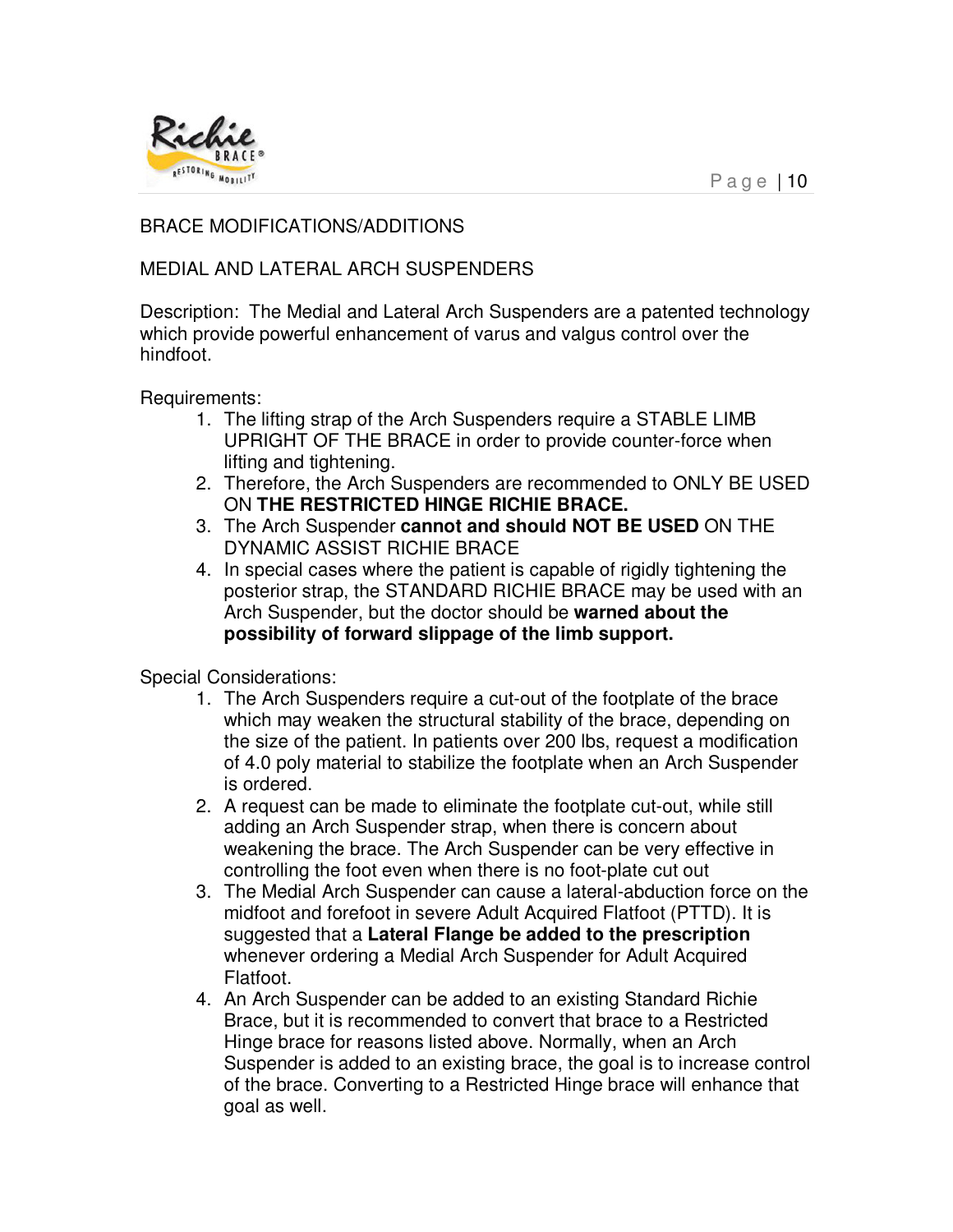

MODIFICATIONS (Cont.)

# **FLANGES**

DESCRIPTION: An extension of the heel cup of the orthosis to the mid-shaft of the  $5<sup>th</sup>$  metatarsal (lateral flange) or the medial-cuneiform (medial flange).

**Purpose:** Flanges are designed to control transverse plane motion of the foot. They accomplish this by apply a buttress or a resistance force against the midfoot, either medial or lateral.

**Problem:** Flanges are among the most mis-understood orthotic modification in the podiatric profession. The majority of practitioners assume that flanges act in the opposite way which they actually function.

 While flanges extend the footplate wider under the midfoot, they can provide additional sagittal plane control to prevent flattening of both the medial and lateral arches of the foot. With foot orthotic therapy, where 14 -18 mm heel cups are standard, adding flanges will widen the footplate for additional control. However, the Richie Brace has a 35 mm heel cup which already provides a very wide footplate. Adding a flange will only provide a wall up against the medial or lateral midfoot area. Therefore, flanges on a Richie Brace will only enhance transverse plane control over the foot, not sagittal plane control.

## Medial flanges

 Function - Prevent ADDUCTION of the foot, therefore tend to prevent SUPINATION. Primarily provide an abductory force against the talo-navicular joints and navicular-medial cuneiform joints. In general, this will PRONATE the foot at the mid-tarsal joint.

 Indications-A medial flange can be used to resist excessive adduction of the forefoot and midfoot as seen in severe varus deformities. A medial flange will help prevent supination of the foot.

RECOMMENDED WHEN THERE IS A DIAGNOSIS OF**: Lateral ankle instability, cavus deformity, varus deformity** 

## Lateral flanges

 Function- Prevent abduction of the foot. Primarily provide an adductory force across the midfoot and forefoot. In general, this will SUPINATE the foot at the midtarsal joint.

 Indications-A lateral flange is used to prevent excessive forefoot abduction as seen in Adult Acquired Flatfoot. It is an enhancement to SUPINATE the foot. A lateral flange will help prevent pronation of the foot.

 RECOMMENDED WHEN THERE IS A DIAGNOSIS OF: **Adult Acquired Flatfoot, PTTD, Severe Pronation**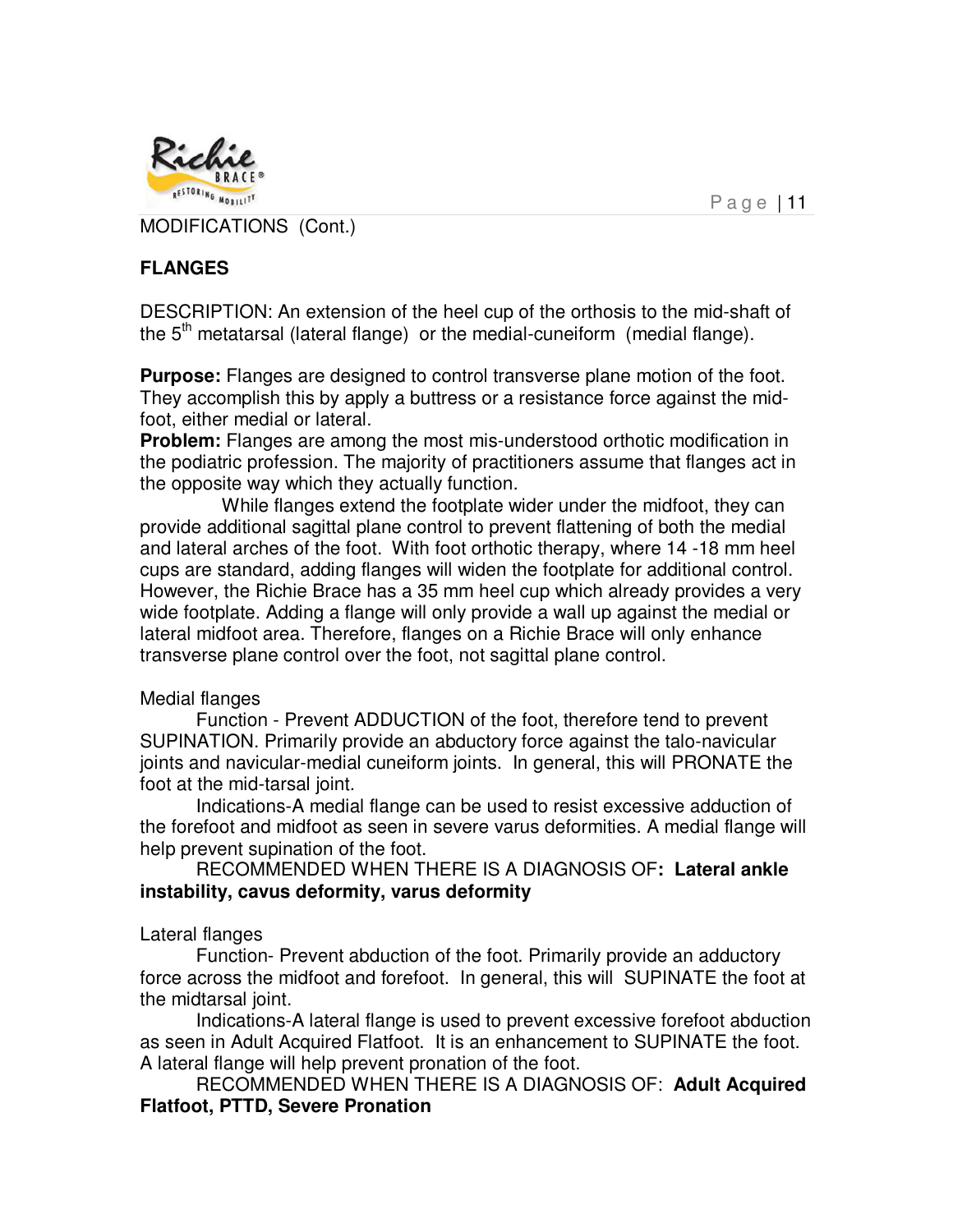

MODIFICATIONS (Cont.)

#### POSTING

 Description- All Richie Brace positive casts are **intrinsically balanced** to correct the calcaneal bisection to an alignment perpendicular to the supportive surface. Early in its design, it was recognized that the Richie Brace could not have the normal frontal plane motion that functional foot orthoses have which allow rearfoot posting to control motion of the foot during the contact phase of the gait cycle. Therefore, rearfoot posting is not a standard feature of any Richie Brace. Instead, a **rearfoot stabilizer bar** is added for frontal plane stability, but not intended to control foot motion as seen in standard functional foot orthoses.

Rearfoot Posting-Myths and Misconceptions

- Cannot control rearfoot motion during the contact phase of gait when used in a Richie Brace

- Cannot, by itself, change alignment of the rearfoot, forefoot or both relative to the supporting surface when used in a Richie Brace - CAN improve stability of the brace in the shoe by increasing surface

area of contact and increasing stiffness of the orthotic footplate of the Richie Brace.

- CAN, when used with complimentary forefoot posting, change alignment of the rearfoot and forefoot relative to the supportive surface

Forefoot Posting with the Richie Brace- Myths and Misconceptions

 - Forefoot posting can be used to invert or evert a functional foot orthosis. - When forefoot posting is added to a Richie Brace, it will invert or evert the entire brace, INCLUDING THE LIMB UPRIGHTS to the exact degrees of posting added.

- Adding a 4 degree Varus Forefoot Post will INVERT THE UPRIGHTS 4 degrees to the ground - If the patient does not have 4 degrees of Tibial Varum to match the inverted uprights, then a mis-fit of the uprights will theoretically occur.

HOWEVER, THE REALITY IS THAT THE LIMB UPRIGHTS ARE SOMEWHAT FLEXIBLE AND WILL ALLOW A COMFORTABLE FIT WITH UP TO 6 DEGREES OF EXTRINSIC FOREFOOT POSTING ADDED TO A RICHIE BRACE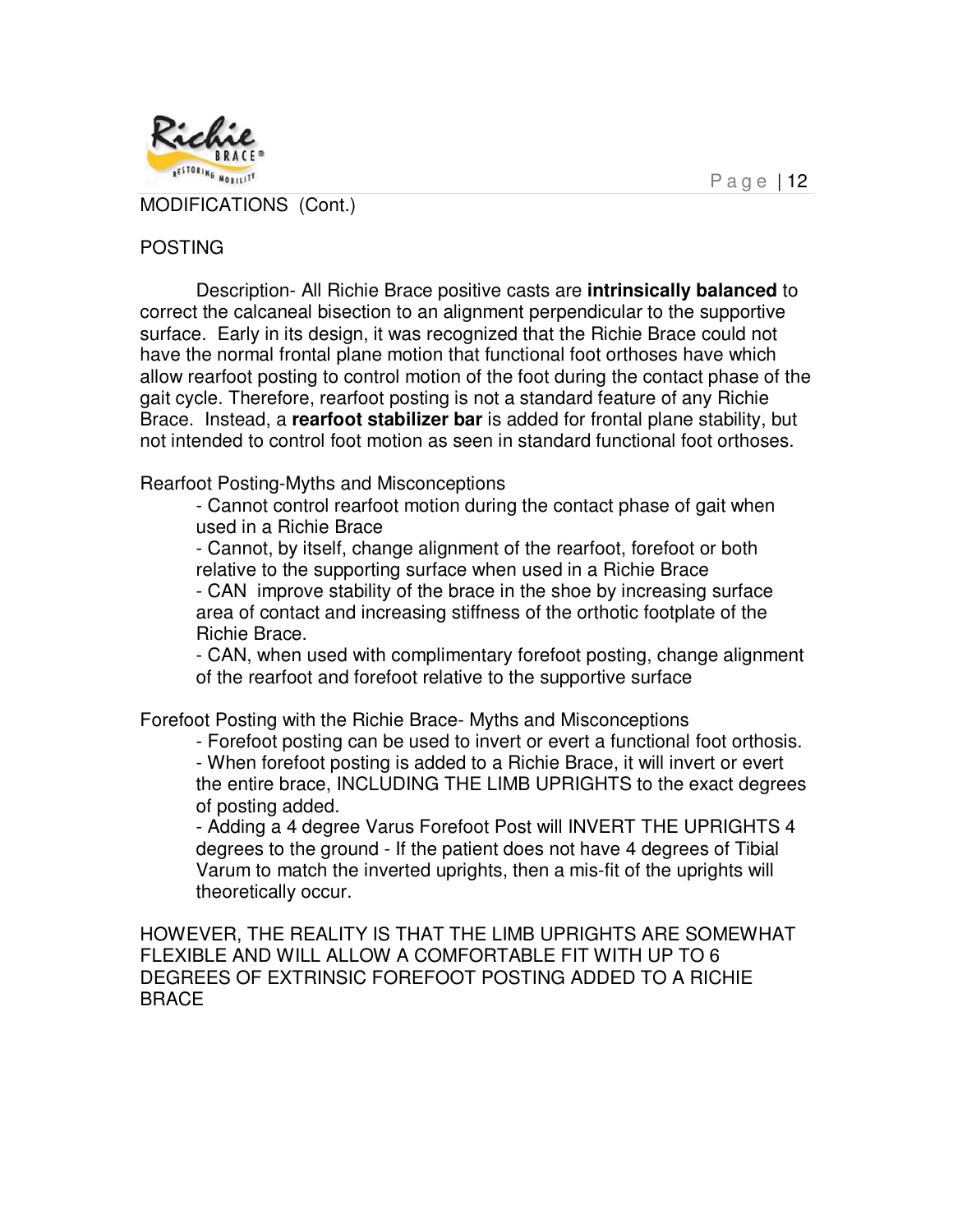

## MODIFICATIONS (Cont.)

## **POSTING**

Recommendations:

- Valgus posting has generally worked better with the Richie Brace than Varus posing

- In most cases, identical degrees of **both forefoot and rearfoot postin**g are recommended: i.e. degree varus rearfoot post matched with 4 degree FF post

- Sulcus wedging is a form of an extended forefoot post. This can provide a longer lever for eversion or inversion moment delivered to the forefoot or rearfoot, especially during heel rise or the propulsive phase of gait. Other than the Dynamic Assist Brace, all sulcus wedging will change the length of the top cover from a "metatarsal head" length to a sulcus length.

# Examples:

- 1. Varus Posting
	- a. Use with difficult cases of Adult Acquired Flatfoot where pronation is not being controlled
	- b. Use caution when ordering posting over 4 degrees varus in the forefoot in Adult Acquired Flatfoot as this type of correction tends to cause the entire foot of the patient to slide laterally off the footplate (i.e. forces the foot to pronate)
	- c. Generally, combination of Rearfoot and Forefoot Varus posting of 2 - 3 degrees is helpful in Adult Acquired Flatfoot simply because the entire foot plate rendered stiffer. Any higher degrees of posting in varus are counter-productive.
	- d. Consider adding medial heel skive when Varus posting
- 2. Valgus Posting
	- a. Use with: Dropfoot, Varus deformity, Lateral Ankle Instability
	- b. Extended forefoot valgus sulcus wedging provides better results than standard rearfoot posting
	- c. Rearfoot valgus posting, by itself is not effective in reducing varus deformity or varus motion. Always combine a rearfoot post with a forefoot post of identical dimension
	- d. Consider adding lateral heel skive when Valgus posting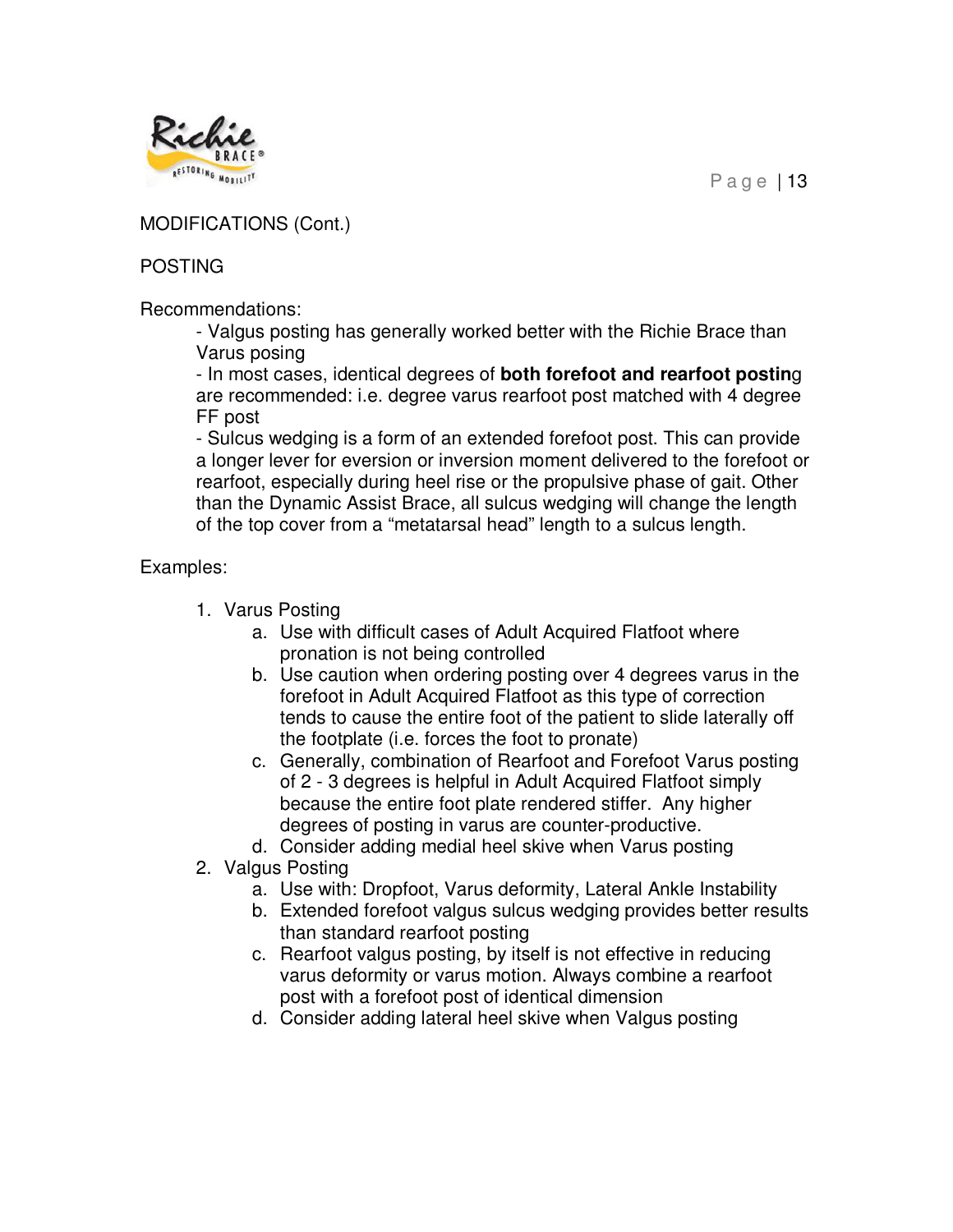

MODIFICATIONS (Cont.)

HEEL SKIVE

Description: A positive cast modification to change the shape of the plantar surface of the heel cup of the orthosis to provide either varus (medial heel skive) or valgus (lateral heel skive) wedging of calcaneus.

History of Use: In the functional foot orthotic industry medial heel skive modifications of 2mm, 4mm and 6mm are commonly prescribed to enhance pronation control. This basically provides a varus wedge under the heel to increase supination moment at the subtalar joint. Less popular, but equally effective, is the prescription of a lateral heel skive to proved a valgus heel wedge under the heel and increase pronation moment at the subtalar joint.

#### Indications:

| Medial Heel Skive: Adult Acquired Flatfoot (Any Stage)<br>Any severe pronation or valgus deformity            |
|---------------------------------------------------------------------------------------------------------------|
| Lateral Heel Skive: Peroneal Tendinopathy<br><b>Charcot-Marie-Tooth Disease</b><br>Any severe varus deformity |
| Recommendation: A 6mm heel skive is recommended over a 2mm or 4mm                                             |

However, anything higher can lead to plantar heel irritation

Note: A heel skive enhancement can be added after brace fabrication in the lab by the addition of either 1/8" or 1/4" Korex added to the top surface of the heel cup of the orthosis. Extending the wedge to the midfoot is even more effective.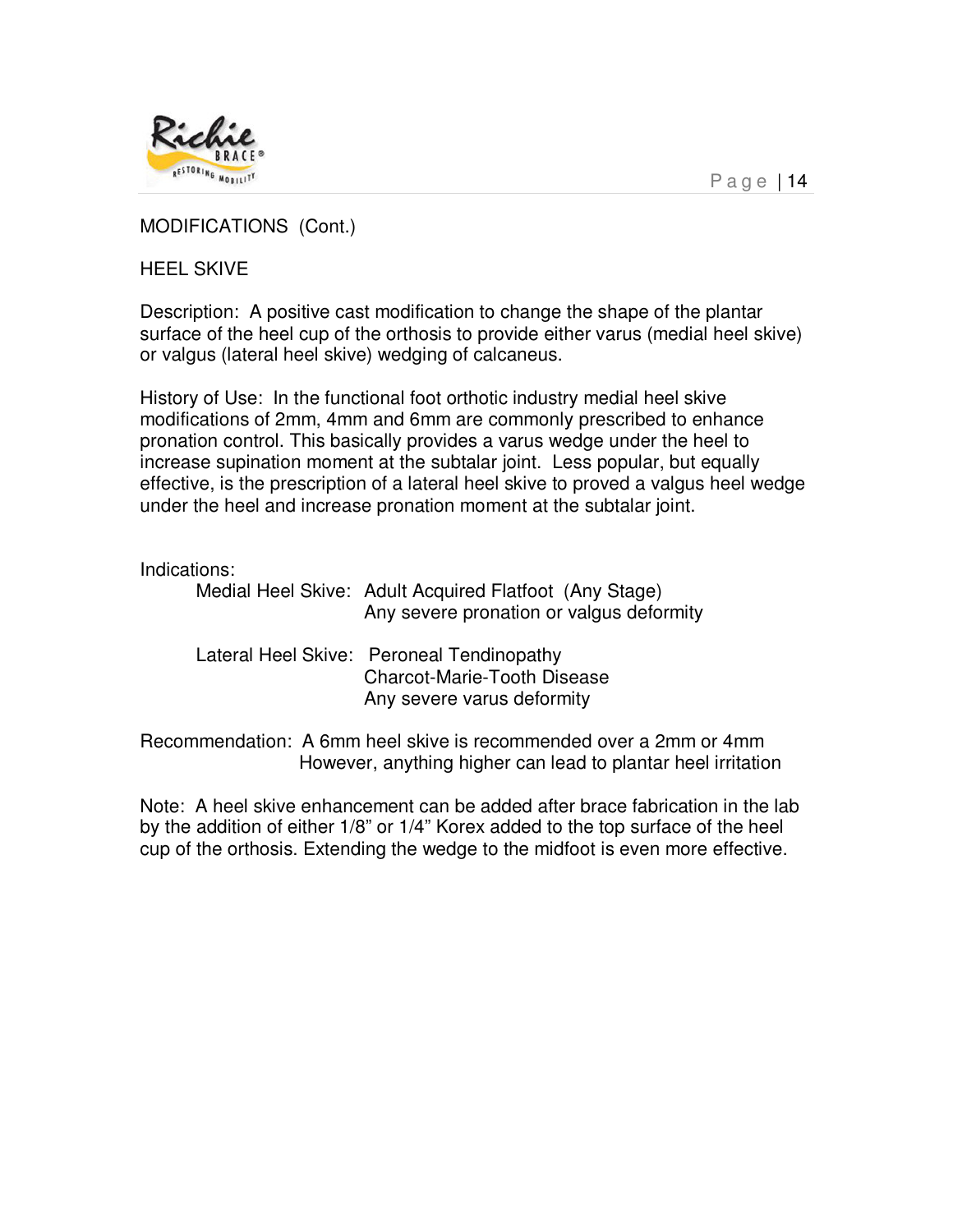

#### MODIFICATIONS (Cont.)

#### HEEL LIFTS

 Overview - Heel lifts of at least 6mm are usually required in the contralateral shoe of the user of the Richie Brace to prevent a limb length discrepancy. However, often a custom foot orthosis is prescribed for the contralateral foot and therefore any additional lift is un-necessary.

#### Indications

A heel lift is applied when:

- 1. There is a limb length discrepancy
- 2. The foot plate is set in equinus in a Restricted Hinge Richie Brace (see recommendations for "Dropfoot with Equinus" on page 5) The heel lift will bring the uprights to a perpendicular alignment in this situation.

#### ACCOMODATIONS

 Overview - Any custom foot orthotic accommodation can be incorporated into the Richie Brace. Prominent plantar fascia band, prominent navicular, prominent styloid 5<sup>th</sup> met, and plantar forefoot lesions can all be accommodated if the negative cast is marked appropriately.

Marking for Accommodations

Plastar Casting: Used with Standard Richie Brace, Restricted Hinge Richie Brace and Dynamic Assist Richie Brace.

 Area of accommodation can be market with felt pen and the ink will transfer directly to the plaster cast

STS Casting Sock: Can be used with all Richie Brace models Marking for accommodations: Can be done after cast has dried and has been removed from the foot. Remove plastic bag, mark the area on the skin of the foot and then slip the dried cast back on the foot and press cast against ink mark on the foot.

 Or…Mark outside of STS Cast with felt pen over the area of accommodation.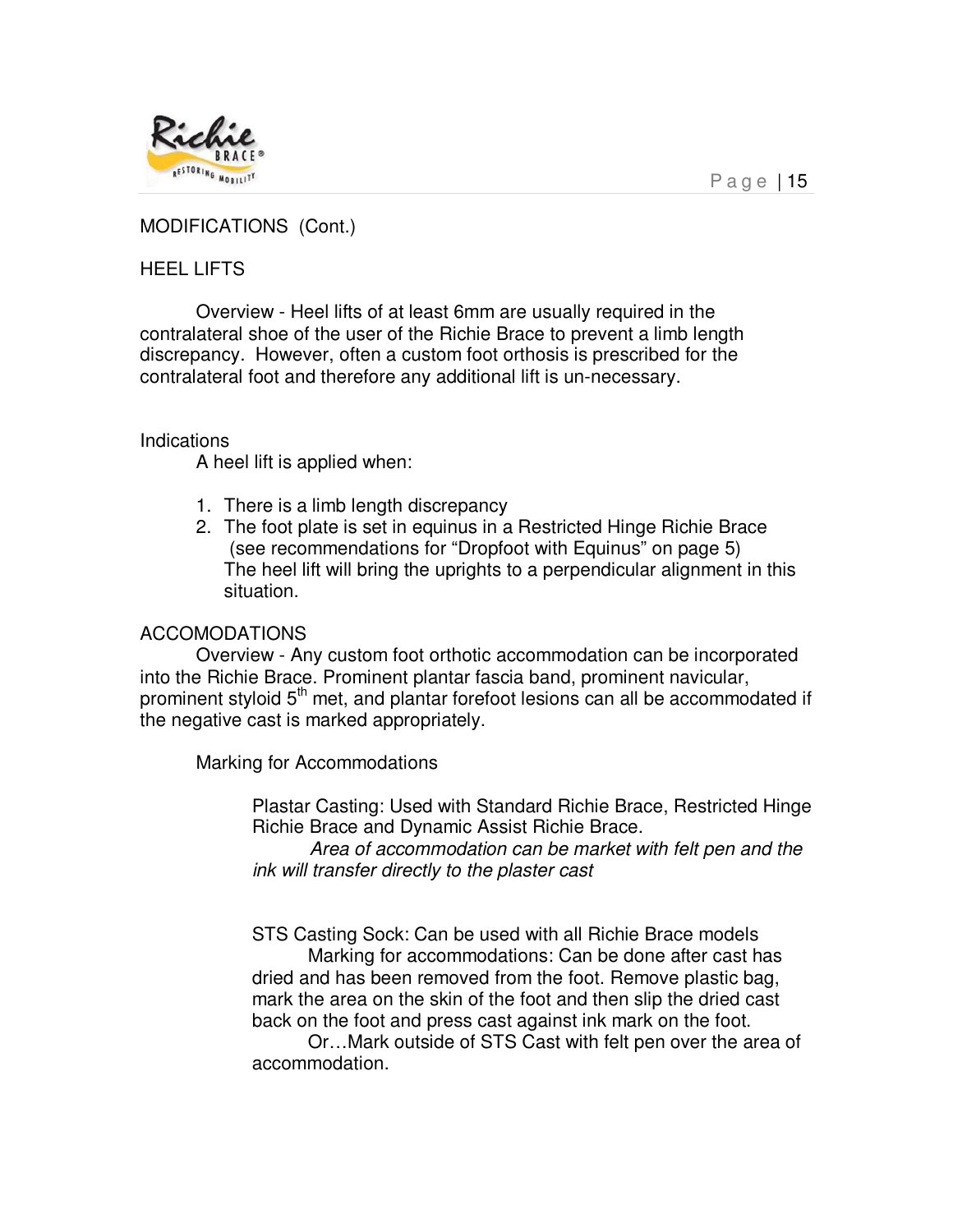

TROUBLESHOOTING

MEDIAL MALLEOLUS RUB

Description - The brace is rubbing against the medial aspect of the ankle at or near the junction of the medial footplate upright and the and rivot of the medial ankle hinge.

Cause - Patient's foot is pronating in the brace. This causes the tibia and talus to shift medial while the forefoot abducts at the midtarsal joint.

 This problem is rarely a laboratory error. When evaluated, the patient will be noted to have their ankle medially displaced in the brace with plenty of room at the lateral ankle pivot location. This brace has been fabricated with accurate width, but the movement of the foot within the brace has created medial impingement.

 The main reason that a patient continues to pronate in the Richie Brace with Adult Acquired Flatfoot is due to:

 1. Casting Error:Forefoot Supinatus was not reduced during negative impression casting. Medial malleolus was not marked accurately.

- 2. Footplate is too flexible
- 3. Footwear is inadequate to provide stiff heel counter, firm midsole

Solution to Medial Malleolus Rub

- 1. Evaluate if there was a casting error. Did you reduce Supinatus??
- 2. Evaluate if footwear is adequate: firm midsole, stable shank??
- 3. Evaluate if the footplate is too flexible and "giving way" under the talonavicular joint. If so: Add Crepe Arch Fill to brace footplate, Add 3 degree varus rearfoot post and 3 degree varus forefoot post
- 4. Add an extrinsic "Medial Heel Skive" with Korex to the top surface of the orthotic footplate at the medial heel cup and extending to talo navicular joint.
- 5. Add ¼ "poron" or PPT to the inner surface of the medial limb support pad or use same material to fashion a "donut" type accommodation.

Consider and utilize all of the above solutions to medial malleolus rub before asking the lab to heat adjust the medial footplate uprights and widen the Richie Brace to make more room medially. This adjustment will potentially compromise the pronation control of the brace.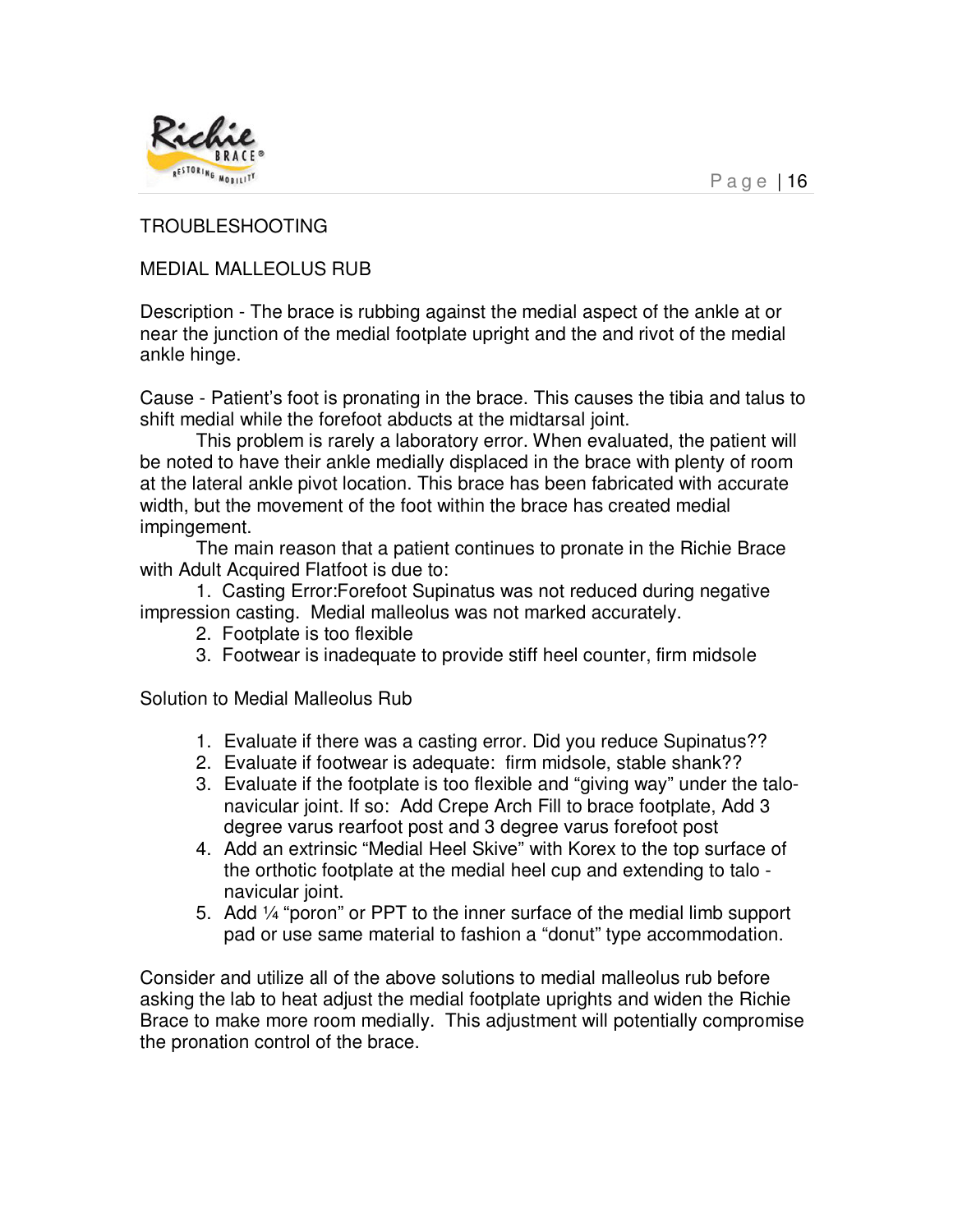

#### TROUBLESHOOTING

#### LATERAL MALLEOLUS RUB

Description - The brace is rubbing against the medial aspect of the ankle at or near the junction and rivot of the medial ankle hinge.

Cause- Patient's foot is supinating in the brace. This causes the tibia and talus to shift lateral while the forefoot adducts at the midtarsal joint.

 This problem is rarely a laboratory error. When evaluated, the patient will be noted to have their ankle laterally displaced in the brace with plenty of room at the medial ankle pivot location. This brace has been fabricated with accurate width, but the movement of the foot within the brace has created lateral impingement.

Solution to Lateral Malleolus Rub

- 1. Evaluate if there was a casting error. Did you cast non-weight bearing an maximally pronate/lock the midtarsal joint??
- 2. Evaluate if footwear is adequate: firm midsole, stable shank??
- 3. Evaluate if the footplate is too flexible and "giving way" under the calcaneal-cuboid joint. If so: Add Crepe Arch Fill to brace footplate, Add 3 degree valgus rearfoot post and 3 degree valgus forefoot post
- 4. Add an extrinsic "Lateral Heel Skive" with Korex to the top surface of the orthotic footplate at the lateral heel cup and extending to calcanealcuboid joint.
- 5. Add  $\frac{1}{4}$  " poron or PPT to the inner surface of the lateral limb support pad or use same material to fashion a "donut" type accommodation.

Consider and utilize all of the above solutions to lateral malleolus rub before asking the lab to heat adjust the lateral footplate uprights and widen the Richie Brace to make more room laterally. This adjustment will potentially compromise the supination control of the brace.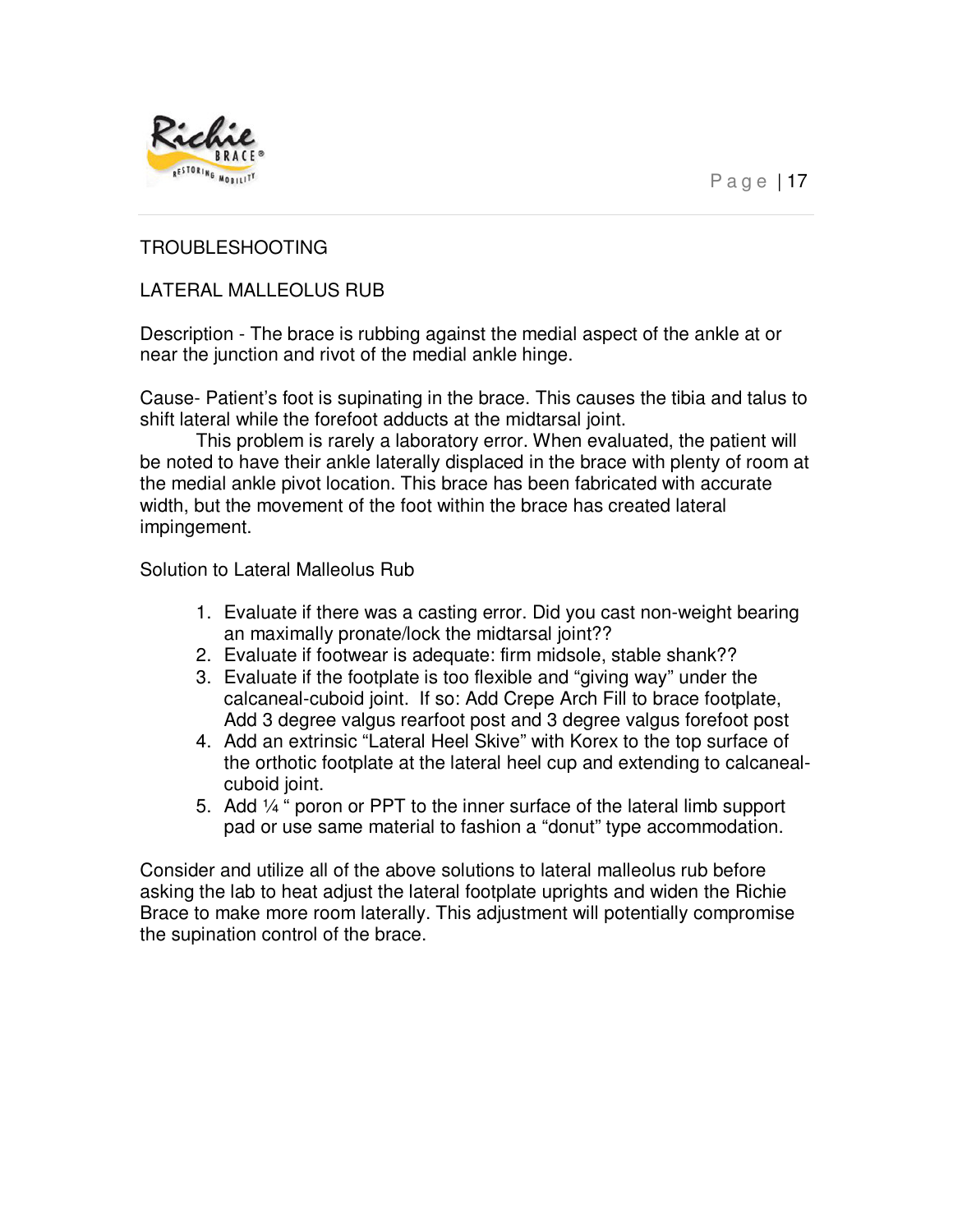

#### TROUBLESHOOTING

## FOREFOOT ABDUCTING OFF FOOTPLATE

Definition: Patient experiences pain from irritation from shoe on rubbing on lateral side of forefoot. This would be the main tip-off that the patient's foot is abducting on the footplate.

False Alarm: Many practitioners inappropriately evaluate the fit of the Richie Brace on the foot of the patient, OUTSIDE OF THE SHOE, and note that the foot of the patient does not line up on top of the footplate of the brace. Often, the foot may appear abducted to the main part of the footplate. This may look worse when the patient stands up on the brace without the shoe on.

Fact: The shoe is an integral part of the brace system. The upper of the shoe is critical to provide counter-force to the severely pronated foot seen in adult acquired flatfoot. What might appear to be an abducted forefoot without the shoe will disappear when the shoe and brace are worn.

Recommendation: The position of the foot in the brace MUST BE EVALUATED IN A WEIGHT BEARING ATTITUDE WITH A PROPER SHOE WORN BY THE PATIENT.

If the foot is still abducting in the shoe, the following measures should be taken in this order of preference:

- 1. Apply a forefoot strap to the brace- this is easily done in the office if the lab sends the doctor a kit. No rivots needed to apply the strap. Once a forefoot strap is applied to a Richie Brace, the brace must be donned before putting on the shoe.
- 2. Have the fabrication lab apply an external "lateral flange" to the footplate of the Richie Brace . This is actually a Korex lateral "clip" applied to the footplate and secured with a new top cover.
- 3. Have the fabrication lab spot heat and abduct the footplate on the limb uprights.